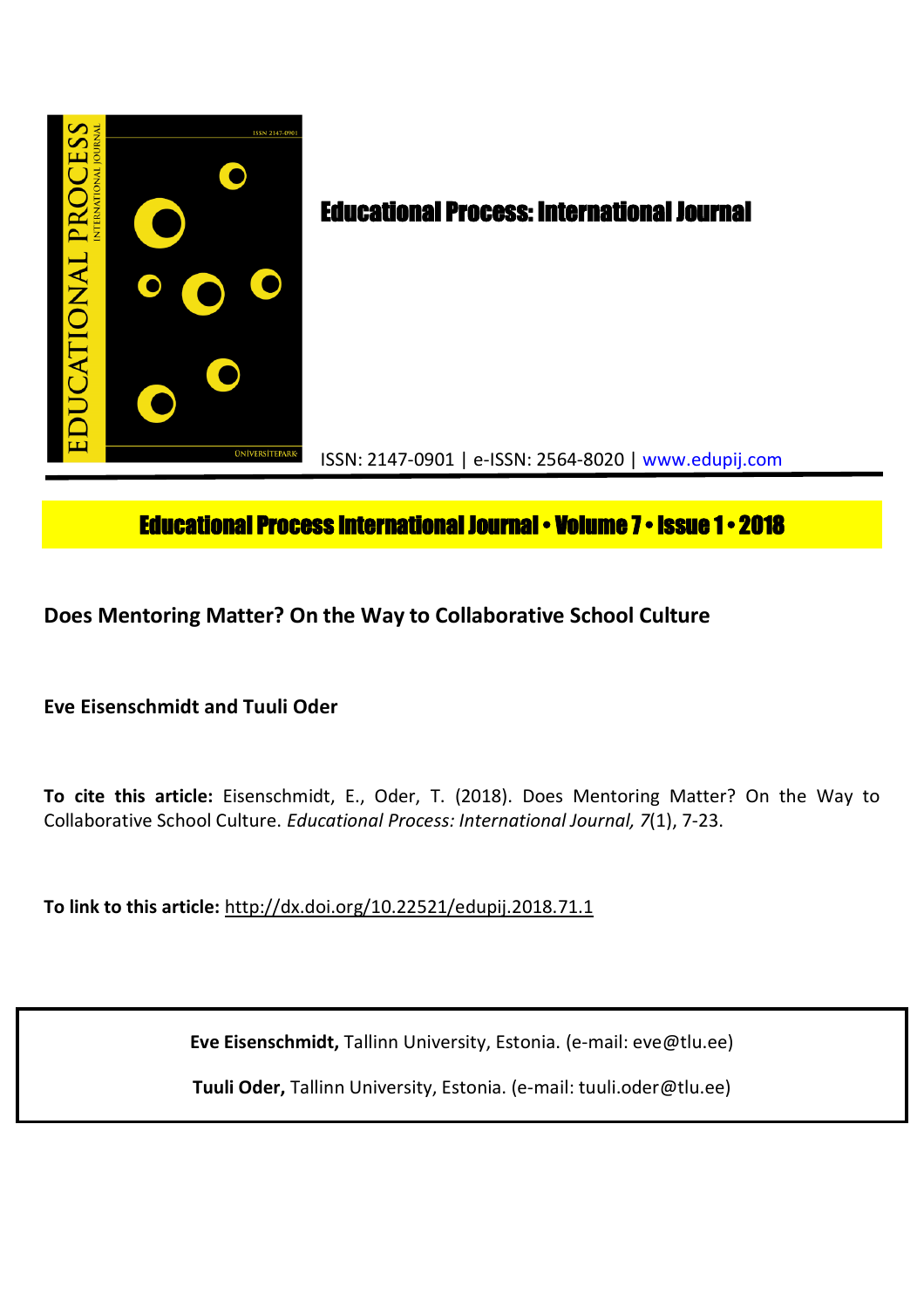## **Does Mentoring Matter? On the Way to Collaborative School Culture**

EVE EISENSCHMIDT and TUULI ODER

## **Abstract**

This study investigates beginning teachers' relationships with their mentors as well as the collaboration between beginning teachers and their colleagues after five years of practice. One of the important roles of a mentor is to support the beginning teachers' collaboration with other teachers. Authors investigated the sustainability of the collaborative aspect of the induction program in order to determine if collaboration between beginning teachers and their mentors continues after five years of work and whether this collaboration extends to the beginning teachers' colleagues. Openresponse questions were chosen for discovering aspects related with the continuity of mentoring. More than a half of the beginning teachers continue collaboration with their mentors throughout a five-year period. These beginning teachers, whose collaboration with their mentors continues during the five years, are found to be more cooperative with other colleagues at school. One-to-one mentoring creates quality examples for teacher collaboration that are treated as the first step towards creating a professional learning community within schools. The novelty of this research lies in the longitudinal nature of the teachers who participated in the national induction year program and whose progress has been monitored throughout five years of work.

**Keywords:** beginning teacher, mentoring, collaborative school culture.



**Froskef** DOI: 10.22521/edupij.2018.71.1

EDUPIJ • ISSN 2147-0901 • e-ISSN 2564-8020 Copyright © 2018 by ÜNİVERSİTEPARK edupij.com

………………………………………........….....………………………………...……………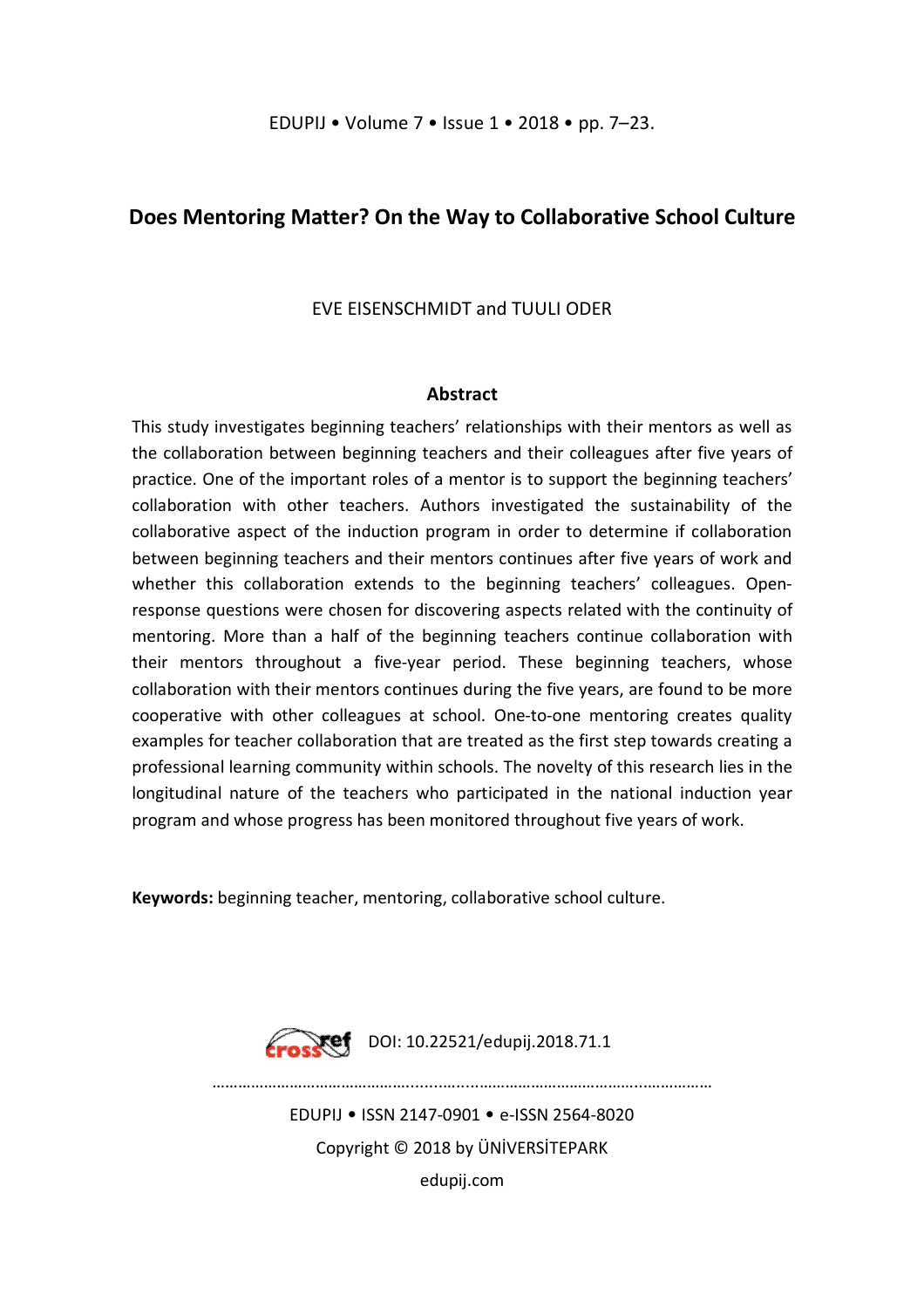## **Introduction**

A substantial amount of research describes the role of the school organization in the professional development of beginning teachers (e.g., Day, Sammons, Stobart, Kington, & Gu, 2007; Gavish & Friedman, 2011; Hargreaves, 2003) which affects their professional performance in the workplace, especially during their first years of work (Bickmore & Bickmore, 2010; Poom-Valickis, 2007). The quality of leadership, relationship with colleagues and personal support are factors of critical importance in the teachers' sustained commitment to an organization and their motivation to remain within the profession (Brown & Roloff, 2011). Furthermore, these factors are pre-conditions for a beginning teachers' professional learning and their implementation of the student-centered teaching approach (Day et al., 2007).

Supportive induction programs were designed to help the beginning teachers' adjustment to school culture and enhance collaboration with their mentors and other colleagues. Mentors, who have received special preparation, support the beginning teachers' adjustment to, and development within, the school context. These mentors support the beginning teachers' professional development by providing feedback and scaffolding their self-analysis and reflection (Poom-Valickis, 2007). An earlier research of the induction program confirms that perceived mentor support correlates with collegial support. The fact that there were teachers who felt that their mentor was one of only a few, or sometimes even their only contact with colleagues, indicates that beginning teachers are often left alone to manage their own challenges (Author et al., 2009).

Although the first year is critical, it is also important to investigate what happens after the induction period and during the first five years of work, when a beginning teacher is considered a new professional and requires heavier support from their organization. As the first two to three years are the most influential in developing the teacher's personal pedagogical concept, we should treat this period as a phase of learning to teach. It is necessary to surround the beginning teachers with a culture that supports teacher learning (Feiman-Nemser, 2001). Research indicates that beginning teachers who are provided with multiple means of support, are less likely either to change schools or leave the teaching profession altogether after their first years of practice (Ingersoll & Smith, 2004). Additionally, the mentors' supportive role for collaborative school culture has been implemented in the Estonian induction program.

This study investigates the beginning teachers' relationship with their mentors, as well as the collaboration between beginning teachers and their colleagues after five years of practice. Since one of the important roles of a mentor is to support the beginning teacher's collaboration with other teachers, the researchers' expectation was that the beginning teachers' cooperation with their mentors during the induction year would enhance their collaboration with other colleagues.

#### *Theoretical Background*

#### *School context and beginning teachers' professional development*

A teacher's development is a learning process rather than linear development from one stage to another. Schools are seen as learning organizations where teachers support each other's professional growth and professional learning communities are formed (Day et al.,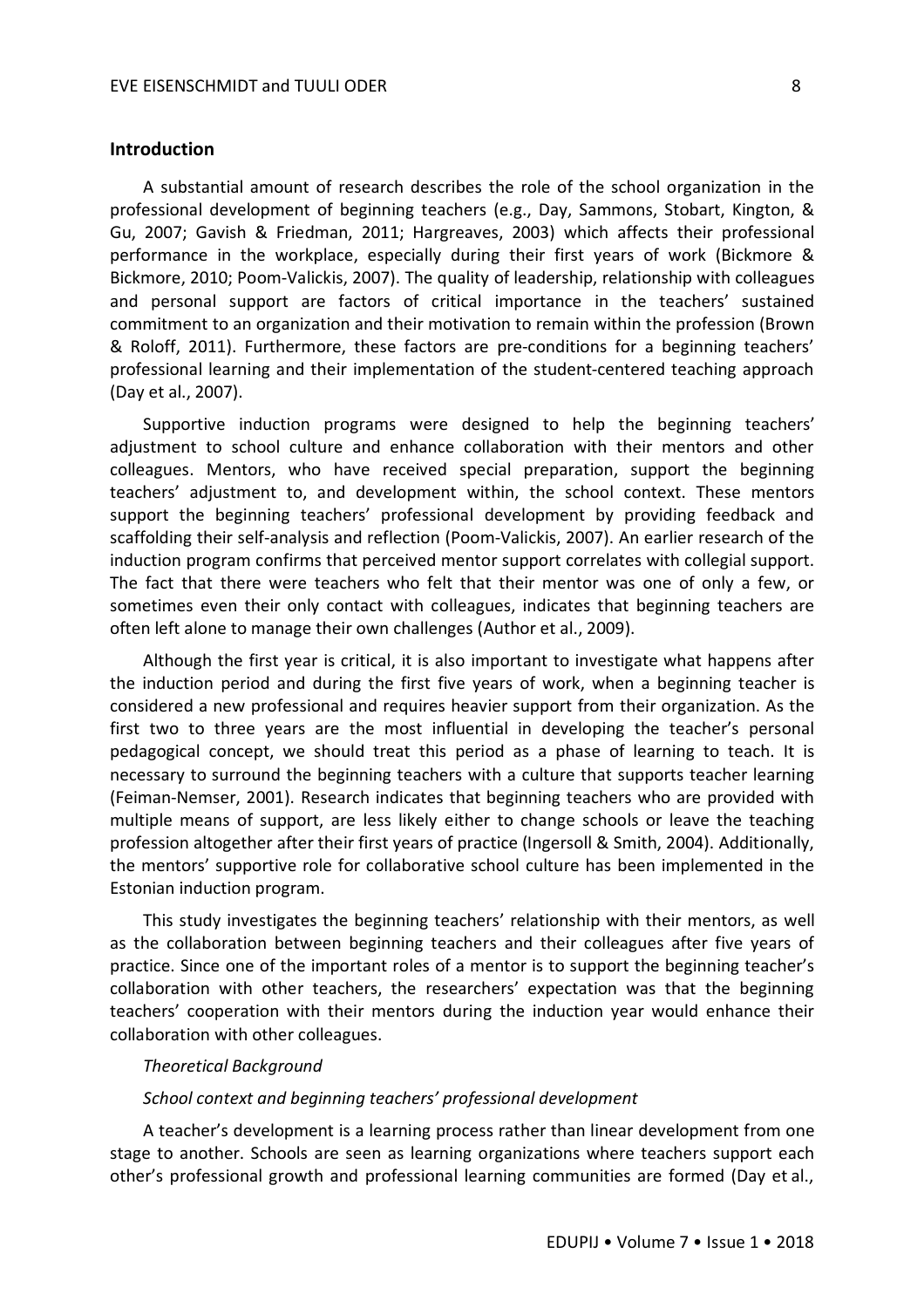2007). The literature on beginning teachers' professional development highlights schools as organizations with substantial effect on the beginning teachers' *professional development*  and their attitude towards reflection, as well as on the development of their own practice (Poom-Valickis, 2007). Research has shown that teachers' first years of work are a period of adaptation to the school organization and environment, as well as through the support provided by the beginning teachers' colleagues (Cochran-Smith, 2005; Guzman-Valenzuela & Cabello, 2017; Levine & Marcus, 2010).The main concerns of beginning teachers' are related to the lack of emotional support, positive feedback (Day et al., 2007; Oplatka & Eizenberg, 2007) and clear understanding of the school's culture (Sabar, 2004). A teacher's adaptation to a new organization is easier when colleagues support each other's professional development, as is characteristic of a collaborative culture. Shen, Leslie, Spybrook, and Ma (2012) found that an orderly environment, principal leadership, and communal school organization are positively related to teacher efficiency and job satisfaction. As Harris and Muijs (2005) pointed out, collective creativity, shared values and vision, supportive conditions and shared personal practice, guarantee teachers' participation in the decisionmaking process. Clausen, Aquino, and Wideman (2009) stress the importance of long-term commitments by formal leaders in order to maintain a balance between support and pressure. This commitment, together with other factors such as the need for a welldeveloped understanding of reality and learning; shared goals, flexibility within the organizational structure, open communication; on-going and internal in-service opportunities, promotes a culture of collegial trust and respect (Clausen et al., 2009). These conditions refer to a targeted, reflective and supportive environment with constant interaction between colleagues in which beginning teachers feel, acknowledge and adopt professional models of thinking, action and behavior.

#### *Mentoring*

Mentoring, as the main feature of teacher induction programs (Hobson, Ashby, Maldrez, & Tomlinson, 2009; Klinge, 2015; Smith & Ingersoll, 2004), is one form of collaboration between inexperienced and experienced teachers. It has been found that continuing collaboration with the mentor influences a teacher's adjustment to school culture (Author et al., 2013) and has an impact on the organization as a whole. This collaboration fosters the beginning teachers' socialization in work and their professional development (Eisenberger, Stinglhamber, Vandenberghe, Sucharski, & Rhoades, 2002; Feiman-Nemser, 2001). Although mentoring as a concept has many interpretations that focus on the support for beginning teachers, this concept provides reciprocal opportunities for more experienced teachers' through continual learning from colleagues.

Research on the conceptual idea of mentorship identified three approaches to mentoring: (a) *therapeutic* approach – emphasizing personal growth, which can be facilitated through a common understanding of the mentees' experiences; (b) *instructional* approach – mentoring is the modeling of various behaviors to be developed by the mentee; and, (c) *reflective* approach – the mentor facilitates a dialogue in order to support the beginning teacher's learning (Orland-Barak & Klein, 2005). Norman and Feiman-Nemser (2005) distinguish between "educative mentoring," technical advice and emotional support as being forms of support for individualized professional development. Wang and Odell (2002) mention that psychological support, technical assistance and guidance about local customs and policies dominate in mentors' and beginning teachers' relationships. Mentoring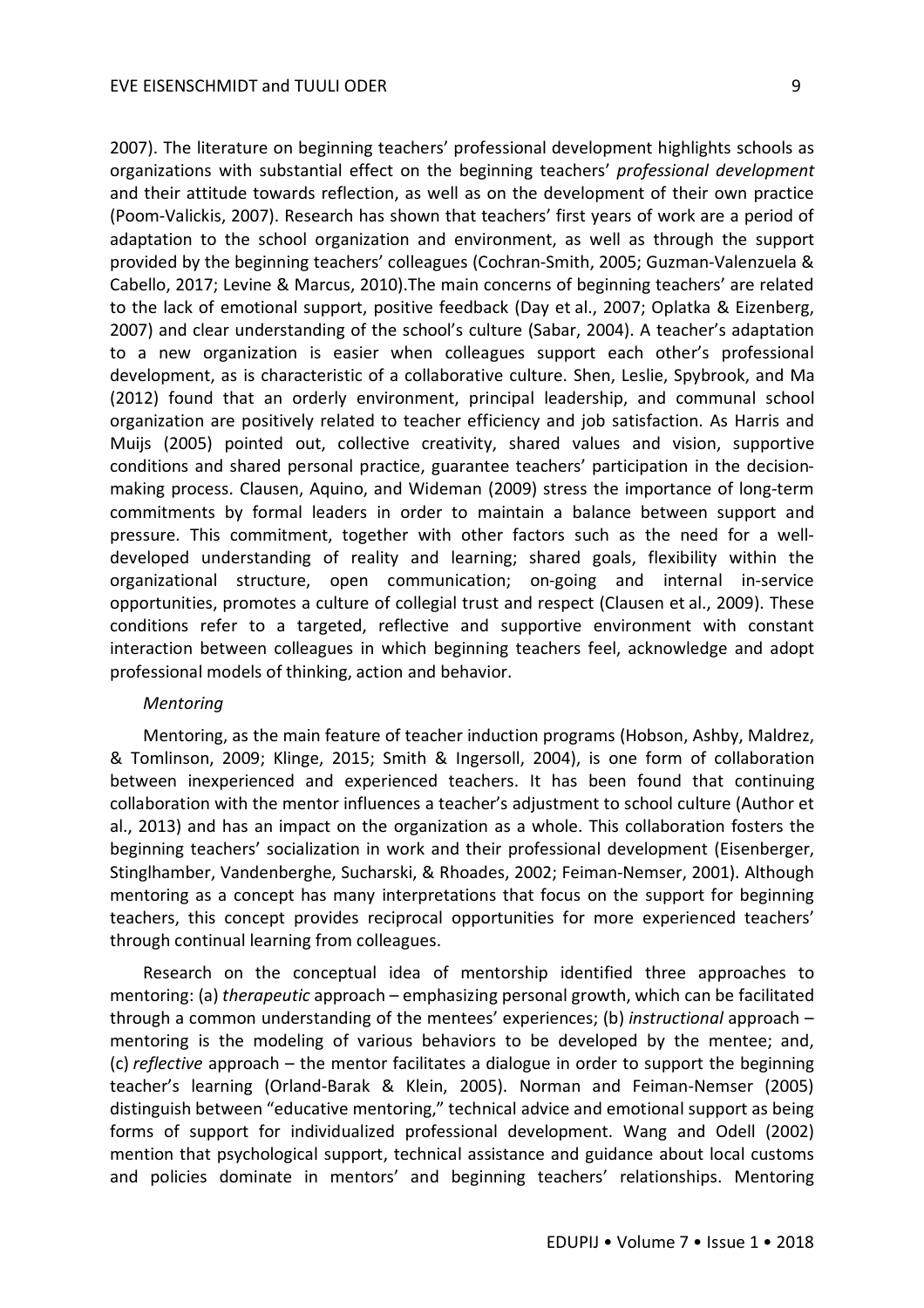necessitates clear articulation of expectations and practices, as well as provides the mentee with various viewpoints about teaching.

Mentoring may have different aims and forms that are not always supportive of the beginning teachers' adjustment to the school organization. For example, the extent to which other colleagues support the mentoring of beginning teachers is not always clear. Moor et al. (2005) found that, through mentoring relationships, the teaching staff came to know each other better resulting in increased collaboration and perceived workplace satisfaction. The study suggested that the program had fostered a culture of professional development and support within participating schools. The primary effectiveness of mentoring depends on the school culture and the perceived mentors' support correlates with colleagues' support. Hargreaves and Fullan (2000) see mentoring as an opportunity to recreate the teaching profession, not only as an enterprise for supporting the individual newly qualified teacher, but also as a reformation of school culture. Mentoring could reform the school culture, provided it is not only a way of helping individual teachers, but also a means of contributing to the construction of strong teaching cultures in schools that have made a commitment to the promotion of teaching, learning and caring (Jokinen & Välijärvi, 2006). From this perspective, mentoring is indoctrinated into the school culture and creates conditions for collaboration among teachers.

Supporting the beginning teachers' adaptation to an organization characterized by collaboration, sense of involvement and senior management support, is a very important factor of the Estonian induction program. Earlier research has revealed that teachers who are involved in their school development highly regard their own progress and collaboration with colleagues during their first year of work and perceived mentor support correlates with collegial support. It has been found that beginning teachers who have stopped collaborating with mentors give lower evaluation to their organizational involvement, collaboration with colleagues and senior management support (Author et al., 2013). There is also a connection between perceived leadership support and interest expressed to colleagues' work (Author et al., 2015).

## *Collaborative school culture*

Studies on educational reform have evaluated the significance of teacher collaboration for building teacher capacity and student achievement (Moolenaar, Sleegers, & Daly, 2012). Vangrieken, Dochy, Raes, and Kyndt (2015) made a systematic review on teacher collaboration that analyzed numerous studies that described preconditions for teachers' cooperation and found a large amount of positive outcomes. They found positive impact on three levels – students, teachers and the whole organization: students' academic progress increased and their learning skills improved; teachers were reported to be more motivated and their instruction strategies became more innovative, and; teachers became more supportive of organizational change (Vangrieken et al., 2015).

Collaboration with colleagues has a positive impact on teachers' morale (Vescio, Ross, & Adams, 2008) which builds trust and opens dialogue between teachers about their work. This helps to bring focus on what students do, think, say, and shifts teacher practices to meet student needs (Kuh, 2016). In strong collaborative school communities, teachers often discuss student and class affairs with their colleagues leading to the teacher's willingness to adopt a student-centered teaching style (Opdenakker & Van Damme, 2006). Collaboration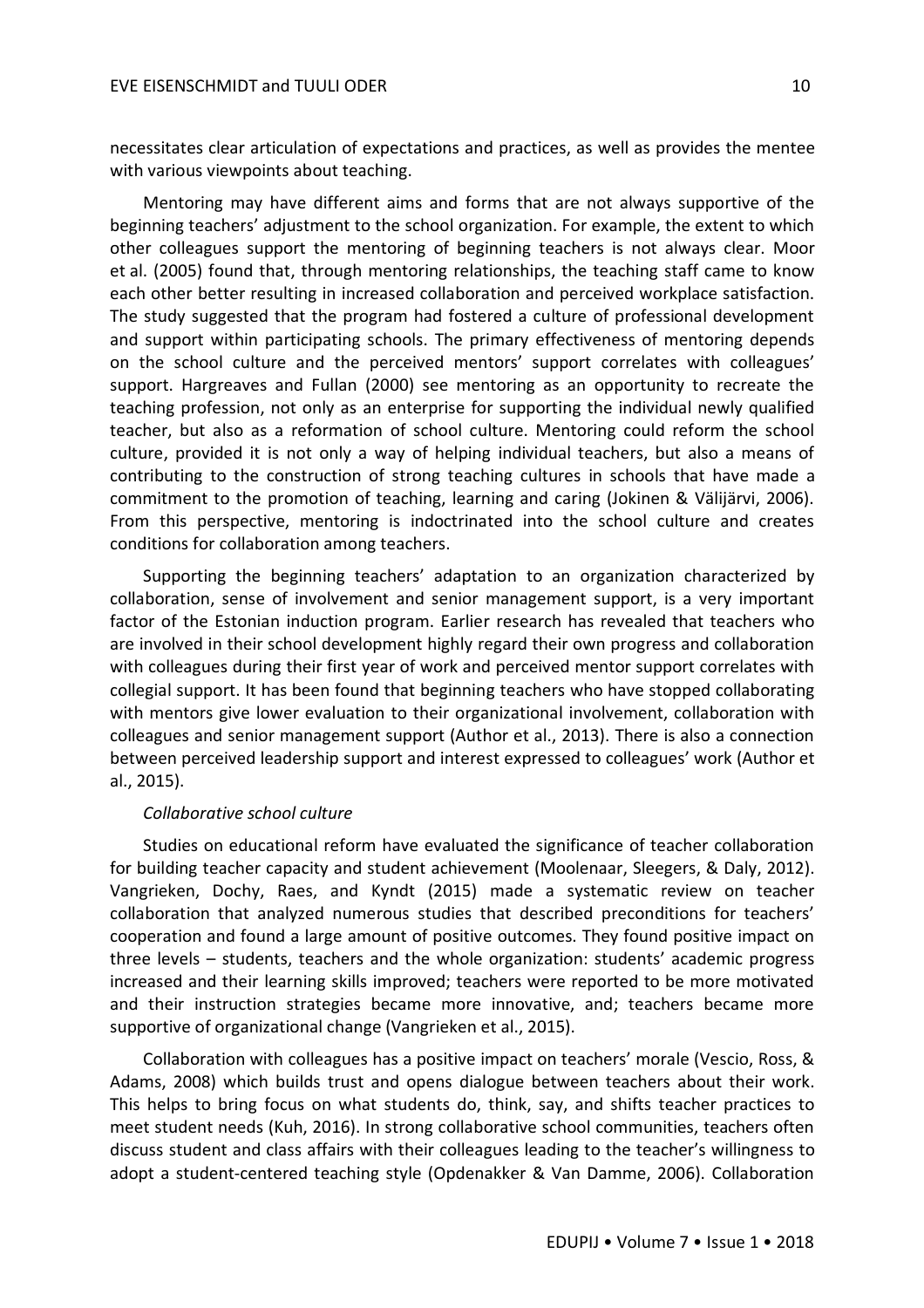encompasses lesson observations, discussions and reflections about teaching practices, and is required for school improvement and collegial learning (Doppenberg, den Brok, & Bakx, 2012; Levine & Marcus, 2010; Meirink, Meijer, Verloop, & Bergen, 2009).

Although both practitioners and researchers agree that teachers' collaboration is one of the preconditions for successful teacher development, there are not enough opportunities created to establish supportive culture for continued teacher learning. Mentoring, as one efficient possibility, could support beginning teachers' collaboration with other teachers, and should not be considered completed by the first year of work. The scope of the mentorship could be broadened to help create sustainable collegial collaboration (see Figure 1).



**Figure 1.** Beginning teachers' professional development and teachers' collaboration at school.

The aim of this current research is to reveal to what extent and in what form collaboration between beginning teachers and their mentors continues after the induction year. Additionally, this research aims to identify if there is a connection between continuous collaboration with mentors and other colleagues. The following research questions are addressed in this study: (a) What are the areas of beginning teachers collaboration with their mentors during their first five years of work? (b) What are the areas of beginning teachers collaboration with their colleagues during their first five years of work? (c) Are there any patterns between mentor collaboration and collaboration with other colleagues?

## **Methodology**

This survey is part of a larger mixed methods research project that attempted to identify what interactional processes take place in the school organization during the teachers' first five years of work and how these processes are connected with mentoring. In the Estonian educational system, all first year full-time teachers participate in a two-fold induction program. First, they have a mentor at school (one-to-one mentoring) and second, they have two two-day peer-group mentoring sessions held at the university four times a year. All mentors pass mentoring education and topics which cover beginning teachers' professional development, mentoring skills (i.e., reflective listening, feedback, etc.) and mentor's role in school development (i.e., supporting teachers' collaboration, teamwork, peer learning etc.). In this model, the school's organization and culture plays an important role in the beginning teacher's socialization process and professional development.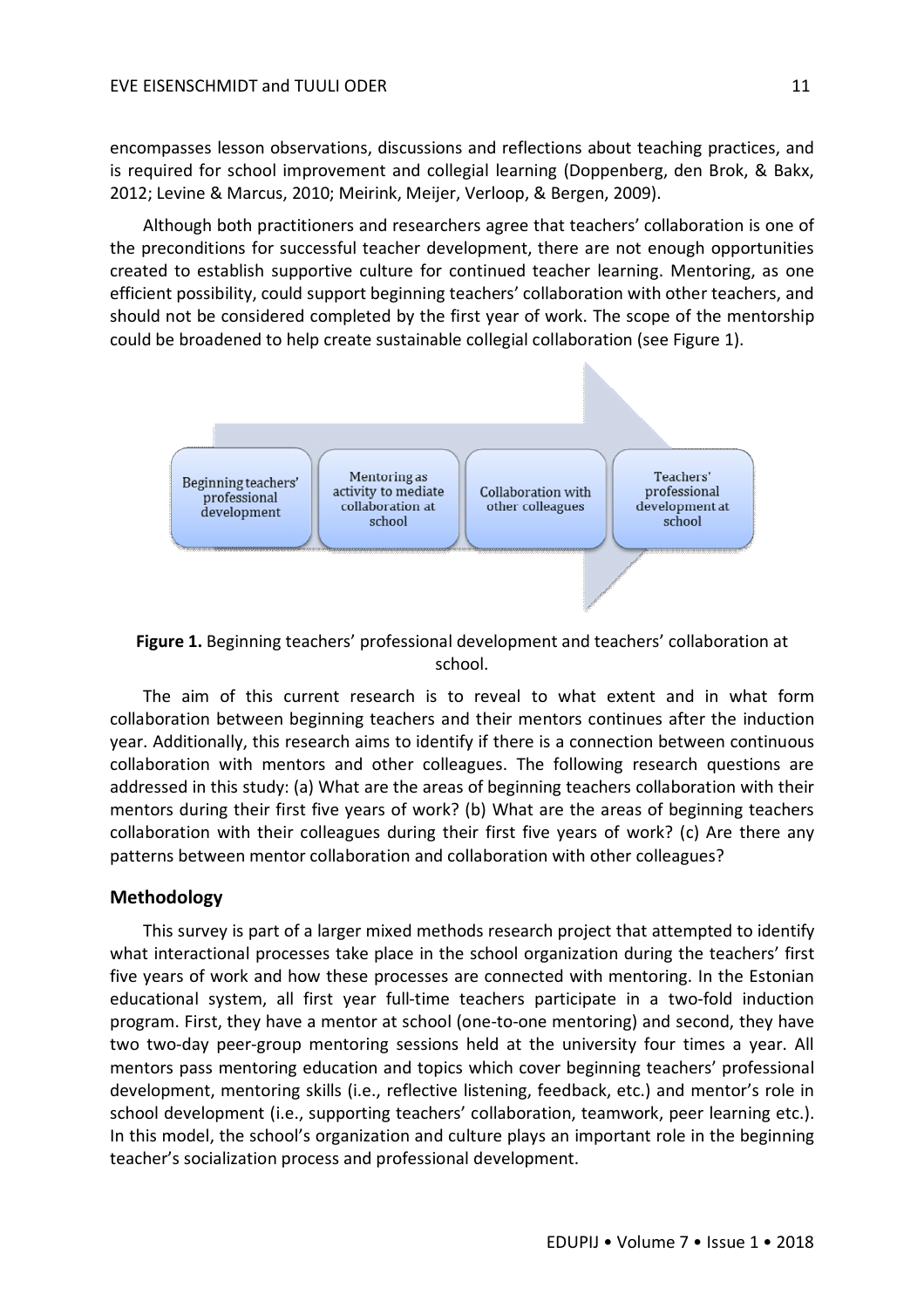This research project contained both closed- and open-response questions. The results of the closed-response items, that have already been published elsewhere (Author et al., 2013; Author et al., 2015), showed that during the first five years, teachers become more critical of their senior management support. Their cooperation with others and opinions regarding some factors of school context became more negative (Author et al., 2013; Author et al., 2015).

This article is based on the qualitative data gathered from the teachers' answers to the open-response questions. The open-response questions as a research tool was chosen because they generate more expansive responses and allow deeper exploration of mentoring and collaboration in the school context. The teachers were asked the following questions: 1) Do you still cooperate with your mentor? If yes, please give examples of your collaboration; 2) Who else has helped and supported you at work at school? What kind of support have you received?

The sample consists of the same teachers (total 145) who participated in the induction program and who had stayed in the profession for a further five years. All of the teachers that participated were contacted by e-mail and 129 responded. Out of these 129 teachers, 105 had remained in the profession and out of those teachers 29 were on the maternity leave at that time and could not answer the questionnaire. A total of 54 out of 76 available active teachers (71%) took part and answered the open-response questions for this current study. The teachers were not asked to identify their name nor school and were requested to forward their replies back to the sender's e-mail address as an attachment. To guarantee the anonymity of the respondents, all answers have been assigned a number (e.g., T1, T2 etc.).

The sample consists of teachers of science (24%), English (20%), class teachers (19%), math (13%), mother-tongue (i.e., Estonian) (13%), and music and physical education (11%). According to the Estonian school-levels the sample distributes as following: I level (grades 1- 6) 33%; II level (grades 7-9) 41%; with 44% of the teachers work at both I and II level (grades 1-9). 46% of the participant teachers work in rural areas (schools with 40-470 students), and 54% work in city areas (schools with up to 1,400 students).

The respondents were divided into two groups: (1) teachers who had continued collaboration with their mentor; and, (2) teachers who had stopped collaboration with their mentor. *Inductive content analysis* was used, in which the key content emerges during the process of reading the responses, to interpret the answers (Mayring, 2000). *Qualitative content analysis* usually chooses individual themes as the unit for analysis; a theme might be expressed as a single word, phrase, sentence or paragraph. When using a theme as the coding unit, one is primarily looking for the expressions of an idea. Thus, a code may be assigned to a block of text of any size, provided that the block represents a single theme or issue of relevance (Minichiello, Aroni, Timewell, & Alexander, 1990). Two researchers categorized the answers and compared their results, inconsistencies were identified and settled by the process of negotiation.

The analysis had the following steps: 1) based on the analysis of what the beginning teacher's collaboration with their mentor is about, two categories emerged: *professional* and *emotional* discussions; 2) next the perceived support from other colleagues was analyzed, and beginning teachers' responses categorized into two: *teacher-oriented* and *studentoriented* collaboration; 3) the answers of two different teacher groups – those whose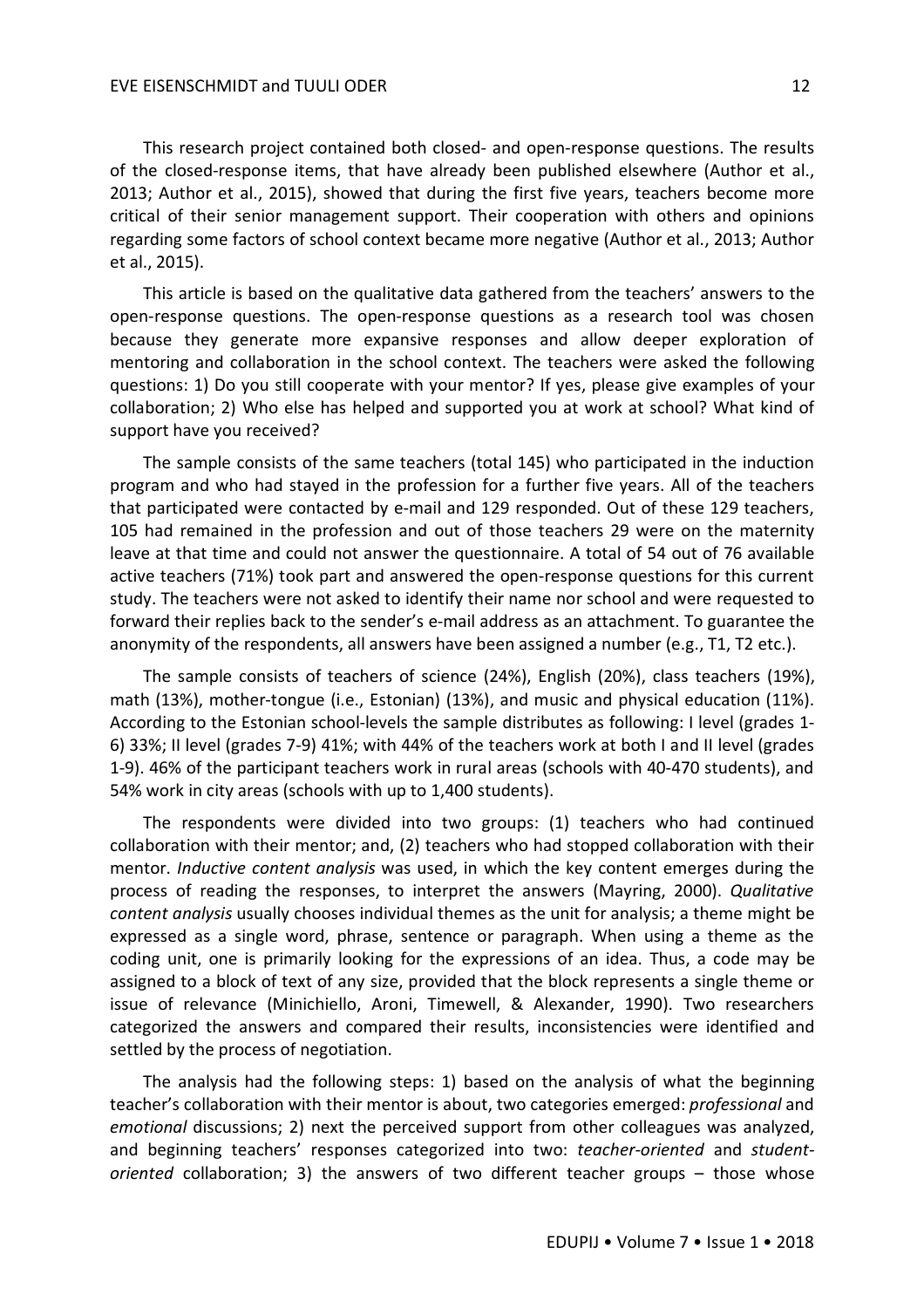collaboration with their mentor had continued over the years and those whose collaboration had stopped – were compared with their perceived support from other colleagues. Coding categories and examples are presented in Table 1 and Table 2.

## **Results and Discussion**

The results are presented in the following order: (a) collaboration with the mentor; (b) collaboration with other colleagues; and (c) patterns between mentor collaboration and collaboration with other colleagues.

## *Collaboration with the Mentor*

After the induction year, and still within the first five years of work, 58% of teachers confirmed that collaboration with their mentors continues in some form. No more collaboration with their mentor was reported by 35% of respondents. A total of 11% of the teachers had changed schools during their first five years of work and as a result there was no further cooperation with their mentor. In some cases the mentor had either retired or changed schools (6%).

Almost three-quarters (74%) of beginning teachers who confirmed that collaboration with their mentors (in the same or from different schools) continued in some form reported maintaining professional discussions with their mentors, e.g. issues concerning students' behavioral problems, teaching activities, school development etc. Continuous contact of teacher's with their mentor regarding emotional issues was mentioned by 48% of the respondents. These teachers described their mentor as a good friend with whom the beginning teacher had a trusting relationship. 22% of teachers reported having both professional and emotional discussions with their mentor (see Table 1)*.*

| <b>Collaboration with</b><br>mentor | %  | Example theme                                                                                                                                                                          |
|-------------------------------------|----|----------------------------------------------------------------------------------------------------------------------------------------------------------------------------------------|
| Professional discussions            | 64 | Our collaboration is still effective, we get along<br>well, we discuss school development and<br>professional problems and she has always<br>helped me when I have had a problem (T11) |
| <b>Emotional relations</b>          | 36 | As to work, we do not communicate really too<br>much, but she is a person whom I can and<br>always want to turn to, because we still have a<br>very warm relationship (T15)            |

| Table 1. Collaboration with the mentor |
|----------------------------------------|
|                                        |

*Professional discussions with mentor.* One theme mentioned by beginning teachers was *problem analysis*, where they turn to their mentor for solutions mainly after the problems have already developed:

*My mentor and I – we mainly discuss different problems. It is really nice to analyze various solutions, their pros and cons. It is comforting to have someone to turn to.* (T14)

Although this kind of problem solving is reactive in principle, it is a prerequisite for beginning teachers' professional development, because it is important to reflect on a critical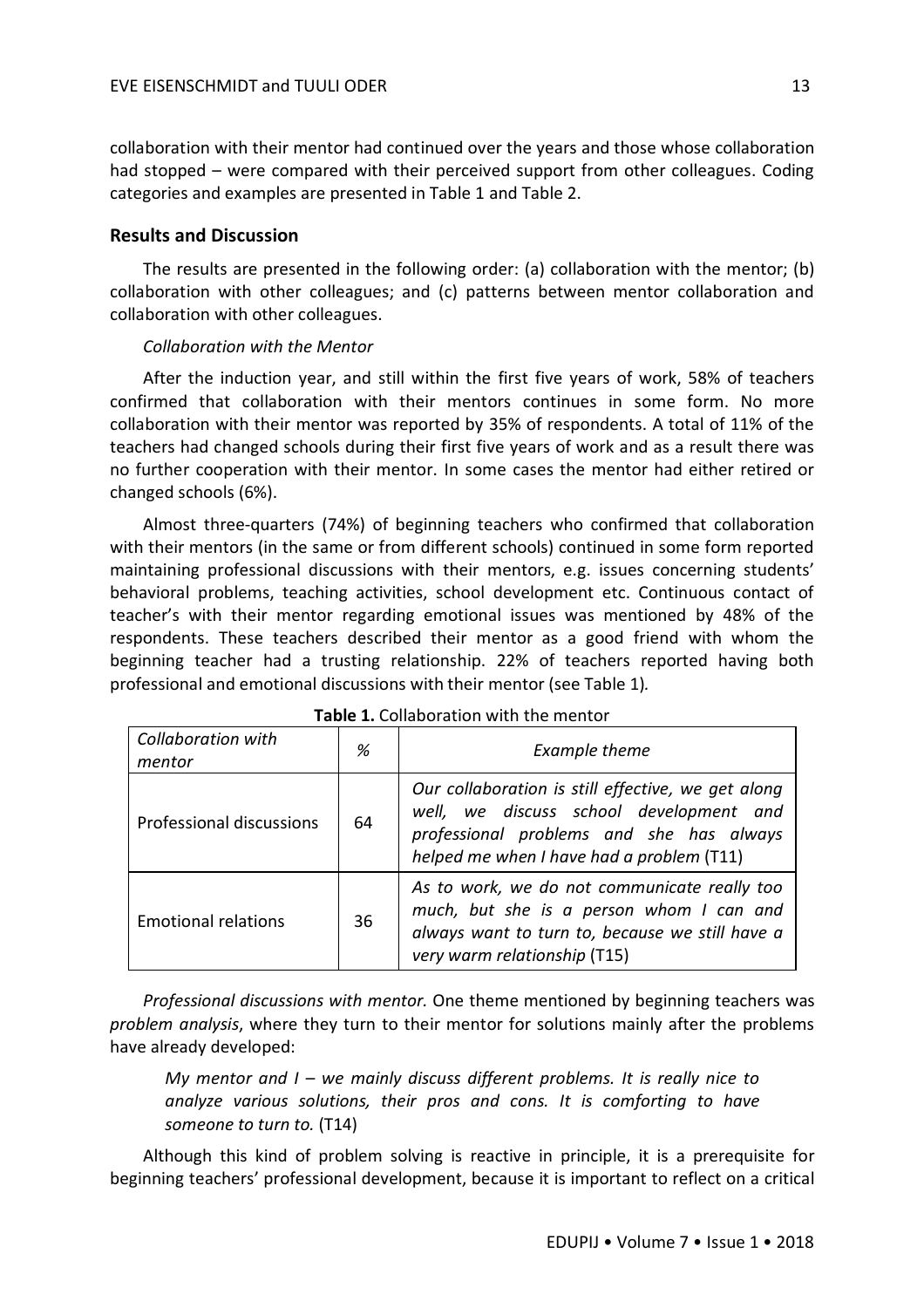situation after the event. As beginning teachers do not often dare to turn to other colleagues to analyze their critical incidents, they still trust their mentors and ask for their advice for problem solving. This demonstrates the sustainability of mentoring as a means to reduce the stress and isolation of teachers. Opportunities for collaborative learning and feedback should be available for teachers, not only during their first year of practice, but throughout their career. A mentor committed to investing time and skill to support the beginning teacher's professional growth is vital for their performance in later years (Ellul & Fehring, 2017).

A beginning teachers' experience is challenged when they *attempt to use new methods of teaching*. For example, learning processes outside of the classroom are currently gaining more importance and are more demanding for the beginning professionals. It is easier to organize outdoor learning when teachers collaborate with each other. About a sixth of respondents (15%) said that they organize events and excursions together with their mentor.

Collaborative relations and joint activities between the mentee and mentor are sustained when they either teach the same subject or students of the same grade. This might indicate that teacher communities are gaining a more important role in teachers' professional development (Vescio et al., 2008) and that mentoring could be one of the measures to enforce collaborative teaching.

*Planning the teaching process* together was one of the most common themes of teachers' collaboration (55% mentioned):

*As my mentor is a teacher of English like myself, I always turn to her for professional advice. Although I feel rather confident in my subject, one sometimes needs a more experienced colleague's advice.* (T44)

Collaborative teaching starts from joint planning. Hobson et al. (2009) mentioned that collaborative teaching by teacher-mentors and their mentees, including shared planning and reflection, has great potential to facilitate the early professional learning of beginning teachers. Yet with a few exceptions, research on such a strategy is so far notable by its absence. There is great potential for step-by-step mentoring to create a collaborative culture in schools. Ingersoll and Smith (2004) found that beginning teachers benefit the most when they have mentors of the same subject or grade level. It might be that collaboration between teachers of the same subject and grade is one of the most popular forms of cooperation, while observing other colleagues' classes and analyzing colleagues' teaching practices is not as popular (Munthe, 2003). Research from the mentors' perspective has shown that mentors also benefit from observing their students' in other teachers' lessons (Hudson, 2013).

It is important to mention that generally the respondents did not mention the discussion of school development with their mentors. The reason for beginning teachers' lack of interest in school organization could be that even after five years of practice, teachers are still more concerned with their own problems and do not feel that school development, in general, is their concern. However, teachers' participation in school development is a key question for school improvement as teachers' reflection of their colleagues' work also influences their understanding of innovative teaching (Hoyle, 2015).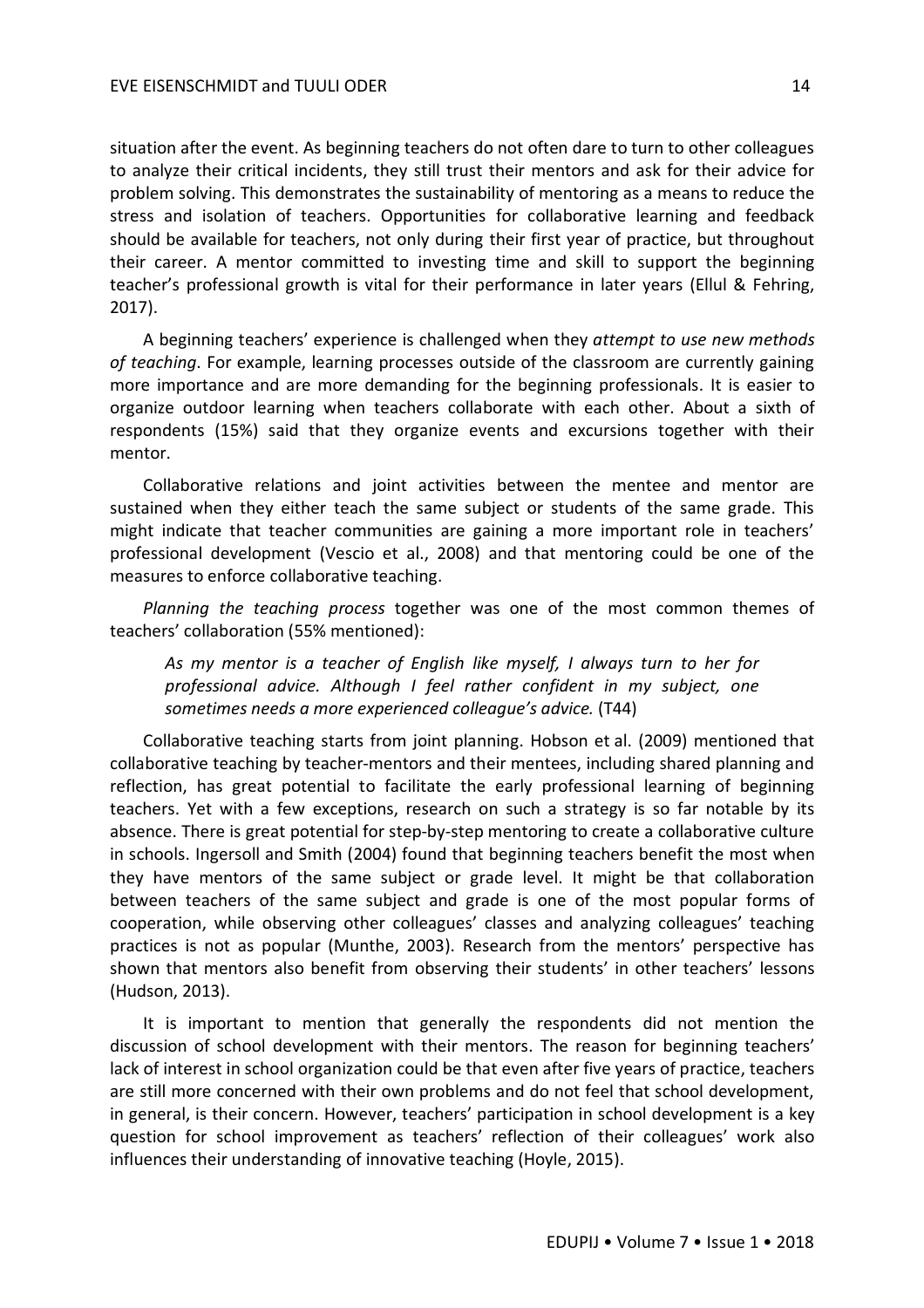*Emotional relations.* About 48% of teachers mentioned that they have an emotional relationship with their mentor. Beginning teachers in our study seemed to value their mentors' emotional support, as the need for a trustworthy colleague, one they can turn to not only with professional issues, but also someone whose presence, appreciation and "backup" can be felt. The fact that both mentor and mentee have a good, trusting relationship forms a pre-condition for successful mentoring. According to Fantilli and McDougall´s (2009) research, a mentee who was included in the selection process of their mentor reported gaining benefits from mentoring. This confirms how important the "chemistry" is between a mentor and mentee. Good collegial relations can develop into professional cooperation that in turn, enriches both teachers and helps decrease teacher isolation. There were cases where either a mentor or mentee had changed schools, but have still maintained the relationship:

*Although I changed schools, I still communicate with my mentor. We just have such a kind of chemistry between us, so that it only seems natural to share our school worries and support each other or just keep track of each other's actions.* (T26)

To summarize collaboration with the mentor, this research reveals that both emotional and professional approaches were mentioned by the respondents, and this is in line with Little's (1990) approaches to mentoring. The fact that mentorship has continued for the majority of teachers for five years, sometimes even for teachers who are working in different schools, might indicate the importance of mentorship continuity. This may reflect the significant impacts which a mentor can have on a beginning teacher's professional development.

This premise is also supported by findings from an earlier study (Author et al., 2009) in which the importance of the socialization process comes into focus because it involves the transfer of tacit knowledge, including norms and values of the organization. The research drew attention to the fact that, despite the importance of an emotional connection between a mentor and mentee, it is important to maintain focus on the beginning teachers' professional development, knowledge acquisition and involvement in organizational development.

#### *Beginning Teachers' Collaboration with other Colleagues*

The majority (85%) of beginning teachers reported that they continue collaboration with their colleagues and have asked for their support. Various support structures (psychologists, social pedagogues) were mentioned as a source of help by 17% of teachers. Some teachers (9%) have maintained good professional relationships with their former classmates from preservice teacher education.

With regard to support from colleagues, there is a similar pattern as with mentors – beginning teachers most often identified teachers of parallel classes as those who provide the best quality support. Methodological questions were discussed mainly with teachers of the same subject, while support for solving disruptive behavior problems was discussed mainly with class-teachers.

None of the respondents mentioned being involved in the decision-making process at the school level. This could be explained by the school principals' limited knowledge about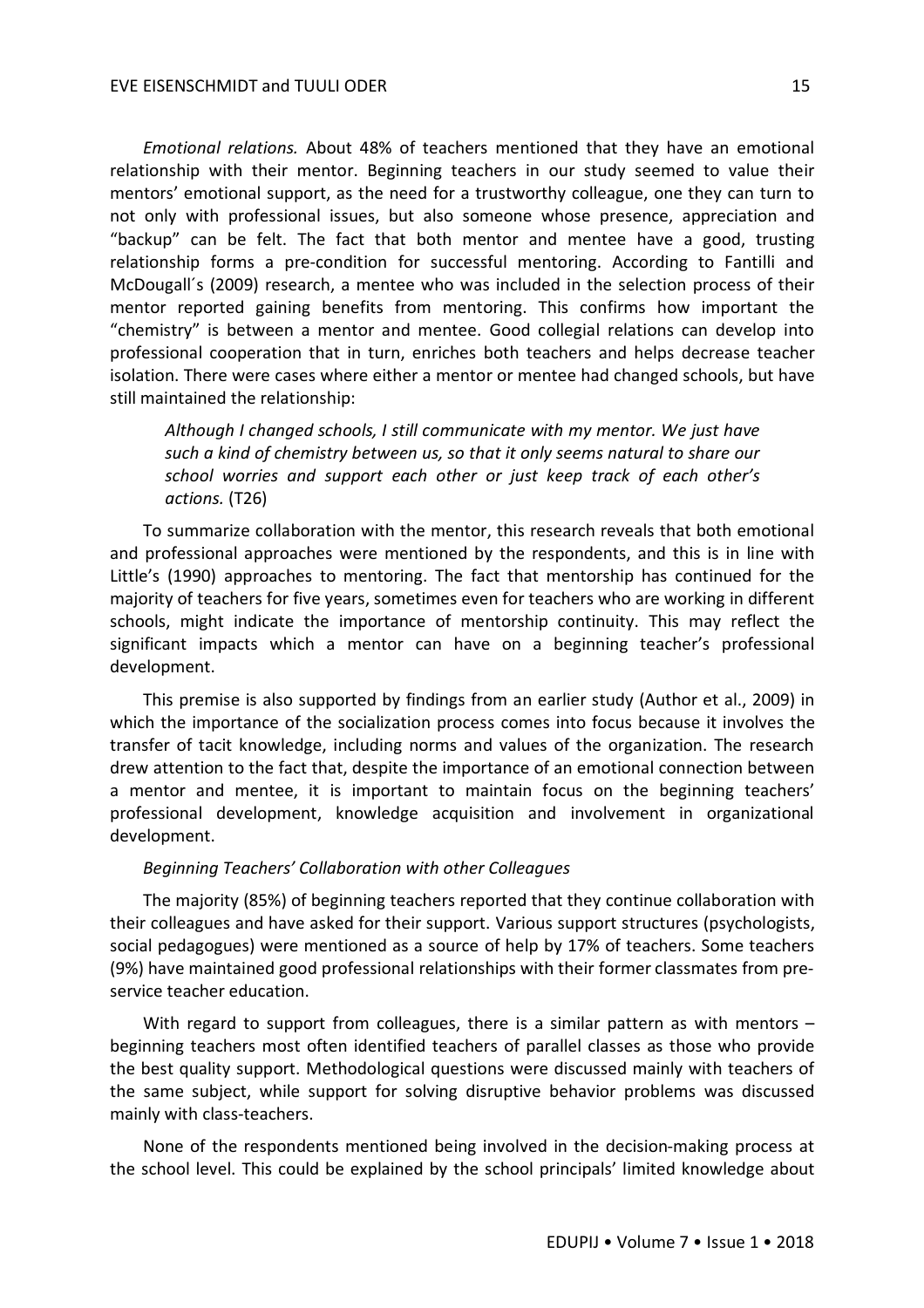the learning organization and its development, or it may be that senior management expects mentors, even after the induction year, to take the whole responsibility for supporting beginning teachers' professional development. With regard to support from the school administration; according to Harris and Muijs (2005), the administration should clearly understand their responsibility as part of the collective body, in sharing values and vision, encouraging collective creativity, providing supportive conditions for the professional development of the staff and enabling teachers' participation in the school decision-making process.

Although the majority of teachers have reported collaboration with their colleagues, only 35% specified the theme of the cooperation. A total of 68 different themes were mentioned, forming two categories with sub-categories: (1) *teacher-oriented* collaboration (67% of themes); and (2) *student-oriented* collaboration (43%) (see Table 2). Under the teacher-oriented category the following sub-categories emerged: teaching methods and materials; organizational and management problems at school; and emotional support, while under the student-oriented category: disruptive behavior; learning disabilities; and extra-curricular activities.

| Teacher-oriented collaboration<br>(67% of respondents)                                                                                                                                                                                                                                                           | Student-oriented collaboration<br>(33% of respondents)                                                                                                                                                                            |  |
|------------------------------------------------------------------------------------------------------------------------------------------------------------------------------------------------------------------------------------------------------------------------------------------------------------------|-----------------------------------------------------------------------------------------------------------------------------------------------------------------------------------------------------------------------------------|--|
| Teaching methodology, materials (58%)<br>I always turn to our history teacher to discuss<br>possibilities to enrich teaching methods and<br>share experiences. (T28)                                                                                                                                             | Disruptive behavior (46%)<br>There have been classes with discipline<br>problems, then I have asked help from my<br>head-teacher. (T3)                                                                                            |  |
| Everyday practicalities, projects and school<br>documentation (17%)<br>Filling in various documentation takes too<br>much of my time, so I feel that I have not<br>enough time to work with my students<br>individually, for example prepare stronger<br>students for various student competitions etc.<br>(T36) | Learning disabilities (27%)<br>I have always got help from our senior<br>administration, whenever I ask how to<br>deal with students' who have learning<br>disabilities. (T27)                                                    |  |
| Various problems at school (12.5%)<br>Sometimes I feel that I work at too big a<br>school, because there are more than 30<br>students per class and I cannot give enough<br>attention to them all. (T39)                                                                                                         | Extra-curricular activities (27%)<br>I have close relations with my parallel<br>class teacher who has always given me<br>support with various projects and extra-<br>curricular activities. I am very grateful for<br>that! (T40) |  |
| Emotional support (12.5%)<br>I feel very lonely at a big school I get help<br>from colleagues. (T24)                                                                                                                                                                                                             |                                                                                                                                                                                                                                   |  |

| Table 2. Collaboration with colleagues |  |  |
|----------------------------------------|--|--|
|----------------------------------------|--|--|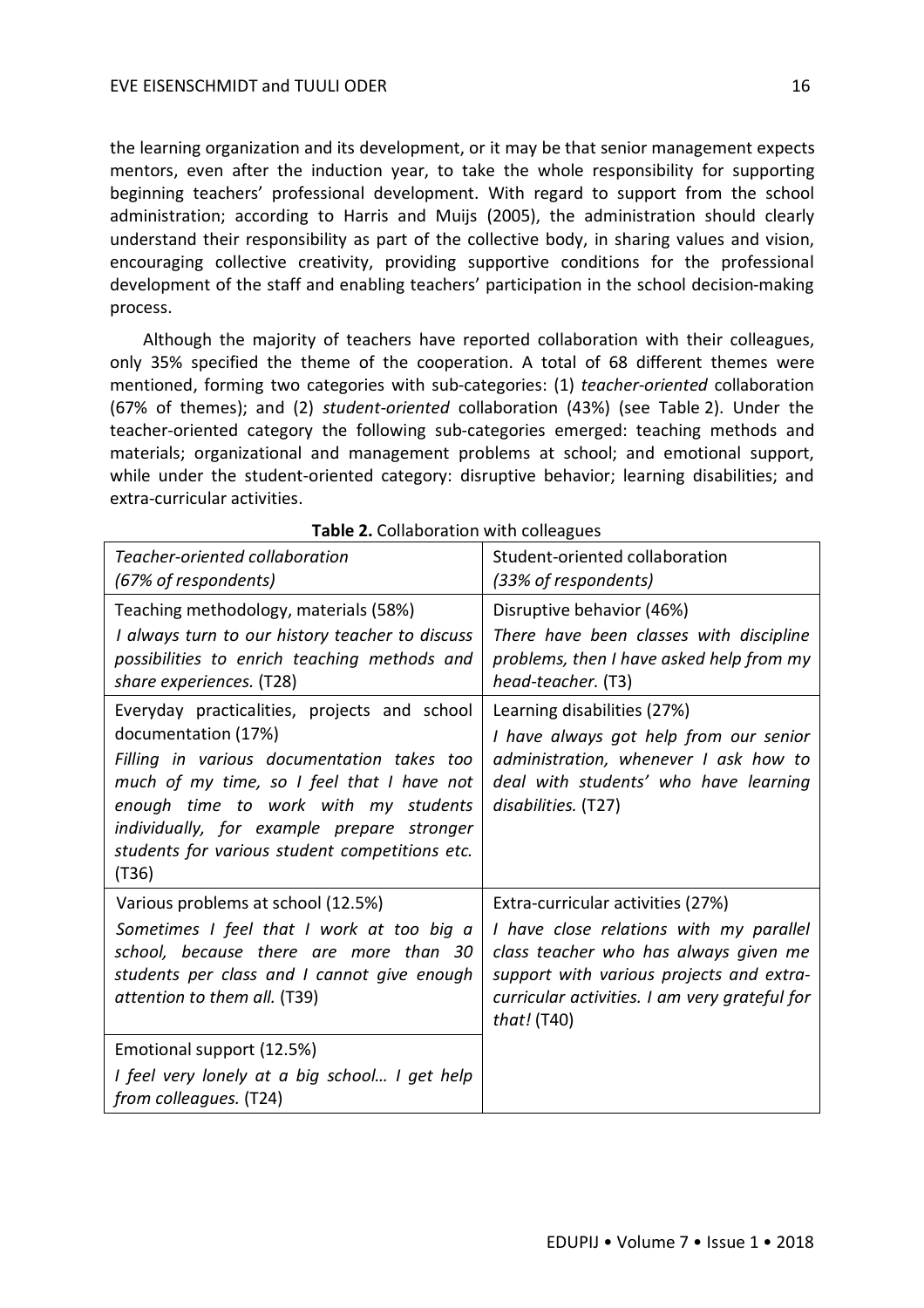It is worthwhile to stress that after five years of work, beginning teachers still seem more concerned about their own situation and how they manage as teachers than issues concerning their students' learning and development.

*Teacher-oriented collaboration* focused mainly on methodology issues (58%) to improve teachers' everyday teaching practices:

*I get professional advice about how to teach certain topics, what is important and what is not so important;* (T22)

*We share interesting ideas, materials and 'hand-outs.'* (T3)

Little (1990) divides teachers' collaboration into a) collaboration for improving teaching and b) collaboration for co-learning. While in the first case teachers share their materials and experiences in class, the latter concentrates on collegial problem-solving and learning. Emphasizing low-level collaboration, such as the sharing of materials, illustrates weak collaborative culture in schools. There was no evidence of joint planning or co-creation of teaching materials.

One of the mentioned areas was connected with emotional collegial support, which was also mentioned as an important aspect with mentor-mentee collaboration. Fostering positive interactions with colleagues around work is an important part of developing professional relationships, networks and collaborations. It seems simple, but conversations and interest in others does go a long way as you establish working relationships (Normand & Morriss, 2017).

*Student-oriented collaboration* was mainly concerned with students' disruptive behavior:

*There have been cases when I need help about misbehaving kids;* (T3)

*When I have a problem with any student who does not behave well, I discuss this with their class teacher.* (T44)

Student misbehavior is a serious problem for teachers at the beginning of their career when they lack knowledge, experience and self-confidence. Collaboration helps teachers find out the reasons for misbehavior and together, with colleagues, create supportive conditions to avoid disruptive behavior and help calm misbehaving children. In line with behavioral problems, students with disabilities and special educational needs were mentioned as areas of collaboration. As inclusive education is a rather new approach, it is quite natural that teachers are not adequately prepared for dealing with the variety of different needs of the students:

*Our school administration is really supportive when I ask how to help children with learning disabilities and I have given this kind of help to colleagues myself.* (T 27)

Although individualized educational programs and specialized services (i.e., psychological and social-work services) provided to the students outside of the regular classroom are of great support to the teachers, there is still need for collegial discussion as to how to help all students be fully active members in regular classes. Extracurricular activities is another area of teacher collaboration. As innovative teaching and studentcentered teaching approach encourage teachers to widen their understanding of where and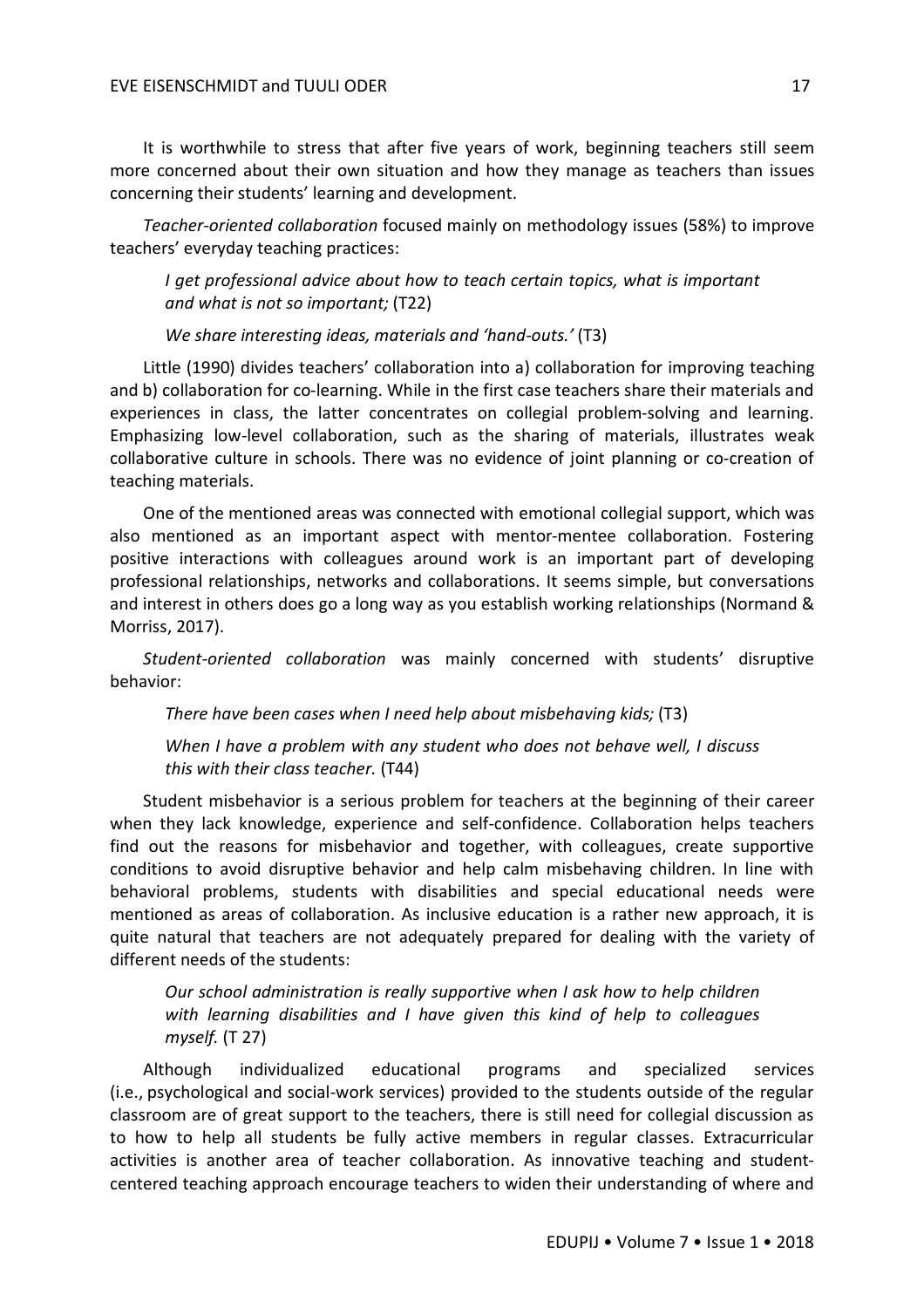when learning takes place, the role of extracurricular activities has gained importance in school planning.

To summarize collaboration with other colleagues, it is important to note that none of the respondents mentioned lesson observations in any form as a source for professional collaboration. This could be considered as evidence of a reluctance to permit colleagues to observe their classes. Similarly, there were no themes concerning organizational development and cooperation with parents, or with any other people outside of the school community. The results reveal that there seems to be, with few exceptions, lack of existing professional development systems that deal with teachers' professional issues in advance. Beginning teachers seek collaboration with their colleagues for more significant problems and the support they get depends on their colleagues' readiness to offer cooperation in the form of professional discussions.

## *Patterns of Collaboration with Mentors and other Colleagues*

The research revealed that beginning teachers who had remained collaborative with their mentors by the fifth year of work, also continued to maintain more professional discussions with other colleagues. Teachers who still cooperated with a mentor engaged in professional discussions with other teachers (89%). Teachers, whose collaboration with their mentors had stopped, were also more reluctant to collaborate professionally with their other colleagues, with only 22% having mentioned collaboration with other teachers. Moreover, it can be assumed that sustainable mentorship creates a strong basis for collaboration among teachers within an organization. In earlier research of the same target group, it was found that teachers' involvement in their organization and collaboration with their colleagues correlated significantly with senior management support (Author et al., 2013). Therefore, it can be argued that enhancing the beginning teachers' involvement in generalized school development and collaboration should attract more attention from senior management. The reliance on mentoring and the influence of other colleagues might not be sufficient to create a supportive school climate for professional development.

## **Conclusions**

This study aimed at finding ways to improve mentoring of beginning teachers' in order to create an environment for teachers' collaboration and professional development. The questions of how beginning teachers continue their collaboration with their mentors during the first five years and how strong co-operational relationships supports collaboration with other colleagues were addressed.

It may be concluded that a mentor's continuous support is essential for beginning teachers even after the induction year as both professional discussions and pure emotional support are valued. The research revealed that beginning teachers tend to have a stronger professional relationship with colleagues who either teach the same age group (i.e. grade) or the same subject. As to an extended mentoring relationship, it became evident that the mentor's personality and character plays a more important role in effective mentoring than previously thought, because professional relations between mentors and mentees depend on personal trust and understanding. In many cases an effective collaborative relationship ended because either the mentor or the mentee had changed schools.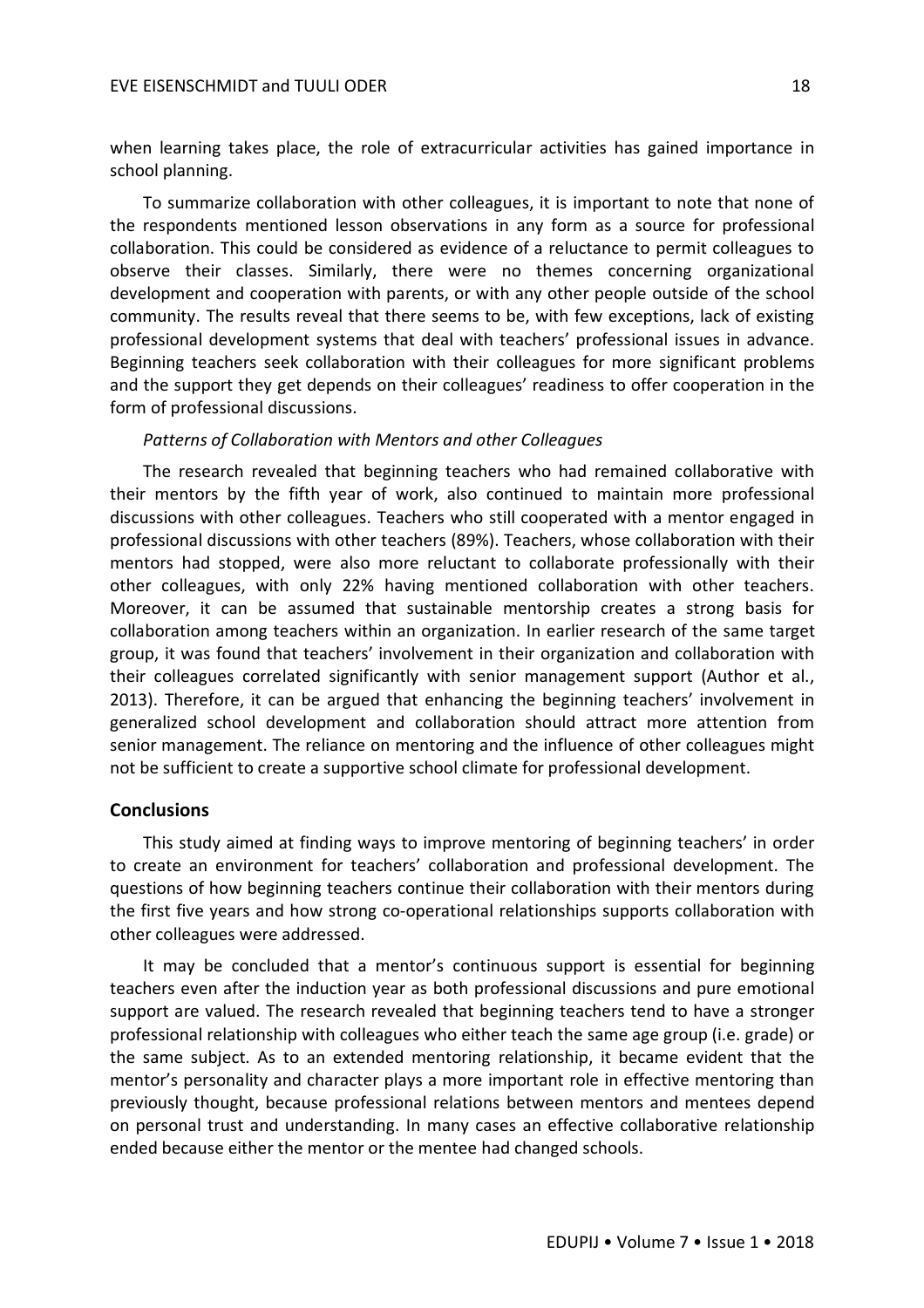Beginning teachers who have continued collaboration with their mentors are also more willing to collaborate with other colleagues, although their discussions with both mentors and co-teachers are more teacher-oriented, such as trying to find solutions to manage the everyday routines of a teacher. Nevertheless, it should not only be the mentors, but rather the whole staff who support beginning teachers development during their adaptation to the organization.

This study revealed that mentoring and collegial relationships tend to be more reactive than proactive, which is probably due to the existing organizational school culture. The beginning teachers receive help from other colleagues and the administration only when they raise their concerns as specific questions. Also, organizational culture does not encourage beginning teachers to ask for help. Studies have found that mentors are often given insufficient (or no) additional time in which to carry out their roles (Hobson et al., 2009). Even a heavy workload may not be a problem if school-leaders are aware of the issue and find flexible solutions to optimize working hours, or differentiate the duties allocated to beginning teachers and more experienced teachers.

Based on the results of this study, some ideas for future consideration can be developed. The challenge for school leaders, who have an important role in creating a professional mentoring relationship between mentors and mentees, is to develop teachers' professional capacity in the most effective way for the school context. Meaningful professional learning needs to take place over time, with opportunities to plan, learn and reflect with colleagues at the actual worksite (Ellul & Fehring, 2017). Therefore it is worth investigating how school leaders define their role and what kind of competences they demonstrate in order to create a supportive context for teacher collaboration. School principals can benefit from participation in leadership programs to become better qualified for the position. As Fullan (2008) mentioned, professional development for teachers is essential in order for education reform to occur, and leaders are responsible for creating conditions for this change. Leadership programs should focus on leader competencies in order to create learning communities for teachers in their organizations. School leaders should know how to create work in organization with teachers' systematic support to each other (Vanblaere & Devos, 2016). Transformative leadership is a suitable approach to enhance teachers' learning communities (Ross & Gray, 2006). Albeit Estonian school leaders involve teachers in the schools' development, there is little support for teachers' schoolcontextual learning (Author et al., 2015).

Over and again the question of mentor education arises. As previous research has shown, mentor preparatory programs are extremely variable in nature and often focus more on administrative aspects than on developing mentor's ability to support and facilitate their mentee's professional learning. Often these programs are not compulsory, and are poorly attended (Hobson et al., 2009). Hobson and colleagues point out that mentors' preparation should be considered a priority area for policymakers, researchers and teacher educators concerned about, or interested in, the support and professional development of beginning teachers (Hobson et al., 2009). Mentors are expected to be more effective if they have undertaken a mentoring preparatory program appropriate to their workplace context. Workplace learning is always contextual due to the variety of organizational needs that influence the mentors' support to beginning teachers' socialization process, their work with students with special needs, implementation of the changing teaching paradigm, etc.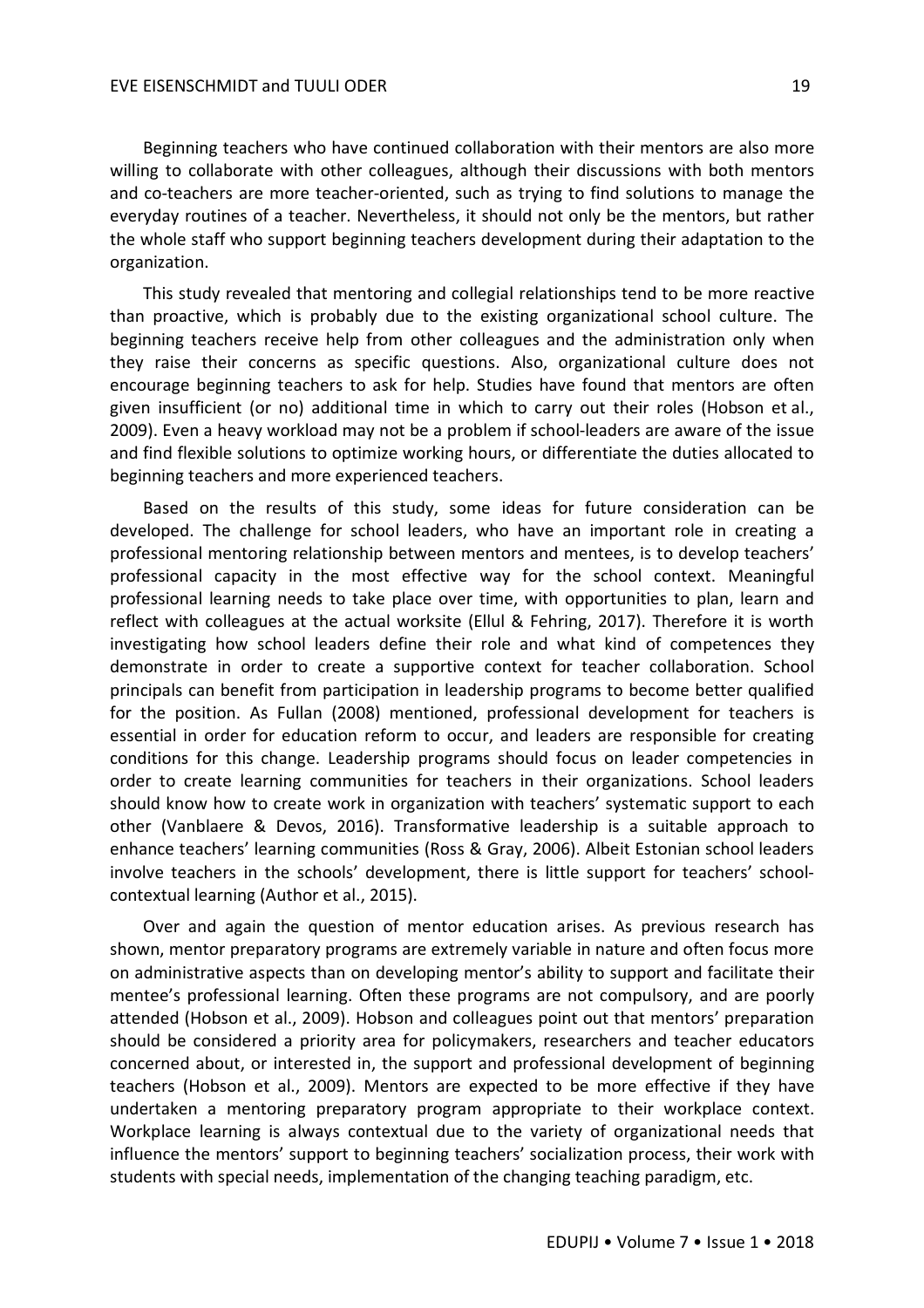Both mentors and mentees, as a means for professional growth, should be able to learn from each other, including an "openness to receiving constructive feedback and a willingness to provide it" as a part of two-way relationship (Hudson, 2013). Mentoring, as a developmental process, is mentioned by several researchers, for example Gilles and Wilson (2004) stated that "mentoring provides teachers with leadership opportunities that build confidence and professional courage". It is evident that mentoring as a format for professional teacher development should be used more purposefully to transmit the positive experience of strong mentor-beginning teacher relationship to other areas of school culture. One-to-one mentoring creates good examples for teacher collaboration which could be treated as a first step towards establishing a professional learning community within schools.

The role of teachers' collaborative work at school is still underestimated. As this study has revealed, teachers do not discuss school development issues among themselves. Although shared values and vision creates a good basis for teachers' participation in the decision-making process, they prefer to take more responsibility to improve their students' learning instead. To improve the situation, certain changes should be implemented at school: first, possibilities for open discussions should be created, with both time allocated and purpose provided; and second, flexible work arrangements should be introduced to allow collegial lesson observations, activity planning, etc. As the focus shifts from isolation to collective responsibility for students' learning, the focus should be on the key characteristics of an effective professional community where teachers' professional development is a constant activity or discussion facilitated by school leaders.

There are certain limitations of the current research. The respondents gave answers in writing which precluded the possibility of asking additional explanatory questions; or some of the answers did not focus on the issues actually under discussion. An interview format could have provided a more thorough and detailed insight into the teachers' beliefs. This research format did not allow to find out why some beginning teachers had stopped collaborating with their mentors, although they still worked at the same school. Follow-up questions could have provided insight into the reasons why these teachers no longer collaborated with their mentors and if they were less likely to collaborate with other colleagues.

In this study the influence of personal characteristics in the collaboration process has not been taken into account. Earlier research has shown that school culture has a strong positive impact on teachers' collaboration, motivation, self-efficacy etc. It would be interesting to study how beginning teachers' and mentors' personalities hinder or facilitate collaboration in an organization.

As this study has shown, mentoring seems to be more reactive rather than proactive. This is an important research topic for the future which could lead to a better understanding of how mentors support their mentees' collaboration with colleagues at school and how much they consider themselves as mediators of a collaborative school culture. The broader question is how school leaders define collaborative school culture and how they see their role in supporting teachers' collaboration.

#### **Notes**

Corresponding author: EVE EISENSCHMIDT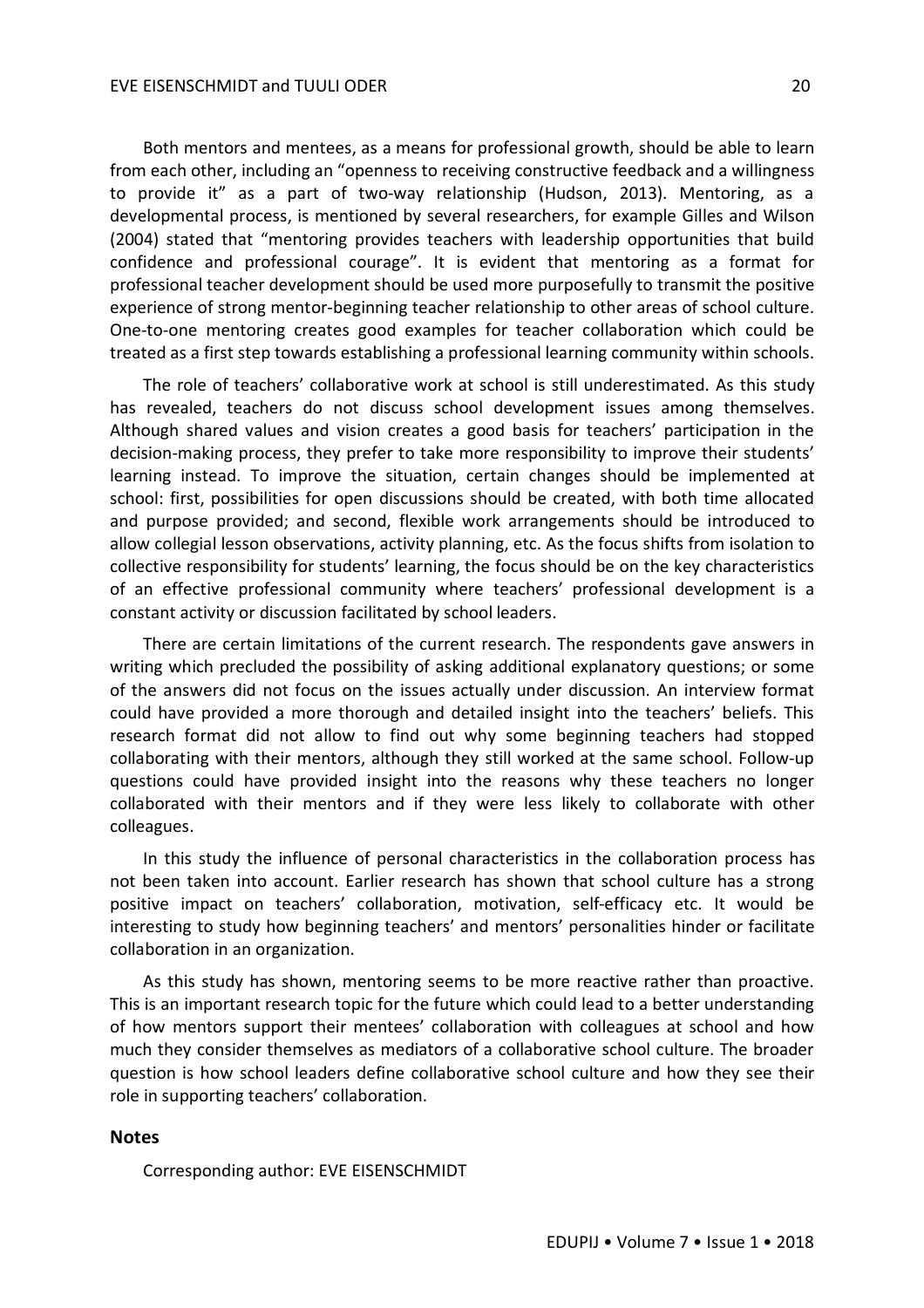## **References**

- Bickmore, D. L., & Bickmore, S. T. (2010). A Multifaceted Approach to Teacher Induction. *Teaching and Teacher Education: An International Journal of Research and Studies, 26*(4), 1006-1014.
- Brown, L. A., & Roloff, M. E. (2011). Extra-Role Time, Burnout, and Commitment: The Power of Promises Kept. *Business Communication Quarterly, 74*(4), 450-474.
- Clausen, K. W., Aquino, A. M., & Wideman, R. (2009). Bridging the real and ideal: A comparison between learning community characteristics and a school based case study. *Teaching and Teacher Education, 25*(3), 444-452.
- Cochran-Smith, M. (2005). The New Teacher Education: For Better or For Worse? *Educational Researcher, 34*(7), 3-17.
- Day, C., Sammons, P., Stobart, G., Kington, A., & Gu, Q. (2007). *Teachers matter: Connecting work, lives and effectiveness:* Maidenhead: Open University Press.
- Doppenberg, J. J., den Brok, P. J., & Bakx, A. W. E. A. (2012). Collaborative teacher learning across foci of collaboration: perceived activities and outcomes. *Teaching and Teacher Education, 28*(6), 899-910.
- Eisenberger, R., Stinglhamber, F., Vandenberghe, C., Sucharski, I. L., & Rhoades, L. (2002). Perceived Supervisor Support: Contributions to Perceived Organizational Support and Employee Retention. *Journal of Applied Psychology, 87*(3), 565-573.
- Ellul, R., & Fehring, H. (2017). Adult learning and the mentoring and coaching of teachers. In H. Fehring & S. Rodrigues (Eds.), *Teaching, Coaching and Mentoring Adult Learners* (pp. 13-23). London: Routledge.
- Fantilli, R. D., & McDougall, D. E. (2009). A study of beginning teachers. Challenges and supports in the first years. *Teaching and Teacher Education, 25*(6), 814-825.
- Feiman-Nemser, S. (2001). From preparation to Practice: Designing a Continuum to Strengthen and Sustain Teaching*. Teachers College Record, 103*(6), 1013-1055.
- Fullan, M. (2008). *The six secrets of change*. San Francisco, CA: Jossey-Bass.
- Gavish, B., & Friedman, I. A. (2011). Beginning teachers as organizational people: expectations of a professional work environment, collegiality, recognition and respect*. Educational Studies, 37*(4), 451-467.
- Gilles, C., & Wilson, J. (2004). Receiving as well as giving: mentors' perceptions of their professional development in one teacher induction program. *Mentoring & tutoring: partnership in learning, 12*(1), 87-106.
- Guzman-Valenzuela, C., & Cabello, V. M. (2017). Enhancing reflective practices in professional education. In H. Fehring & S. Rodrigues (Eds.), *Teaching, Coaching and Mentoring Adult Learners* (pp. 35-44). London, New York: Routledge.
- Hargreaves, A. (2003). *Teaching in the Knowledge Society: Education in the Age of Insecurity.*  Philadelphia: Open University Press.
- Hargreaves, A., & Fullan, M. (2000). Mentoring in the new millennium. *Theory into practice, 39*(1), 50-56.
- Harris, A., & Muijs, D. (2005). *Improving Schools Through Teacher Leadership*. Philadelphia: Open University Press.
- Hobson, J. A., Ashby, P., Maldrez, A., & Tomlinson, P. D. (2009). Mentoring beginning teachers: What we know and what we don't. *Teaching and Teacher Education, 25*(1), 207- 216.
- Hoyle, R. (2015). *Informal learning in organizations.* London: Koganpage.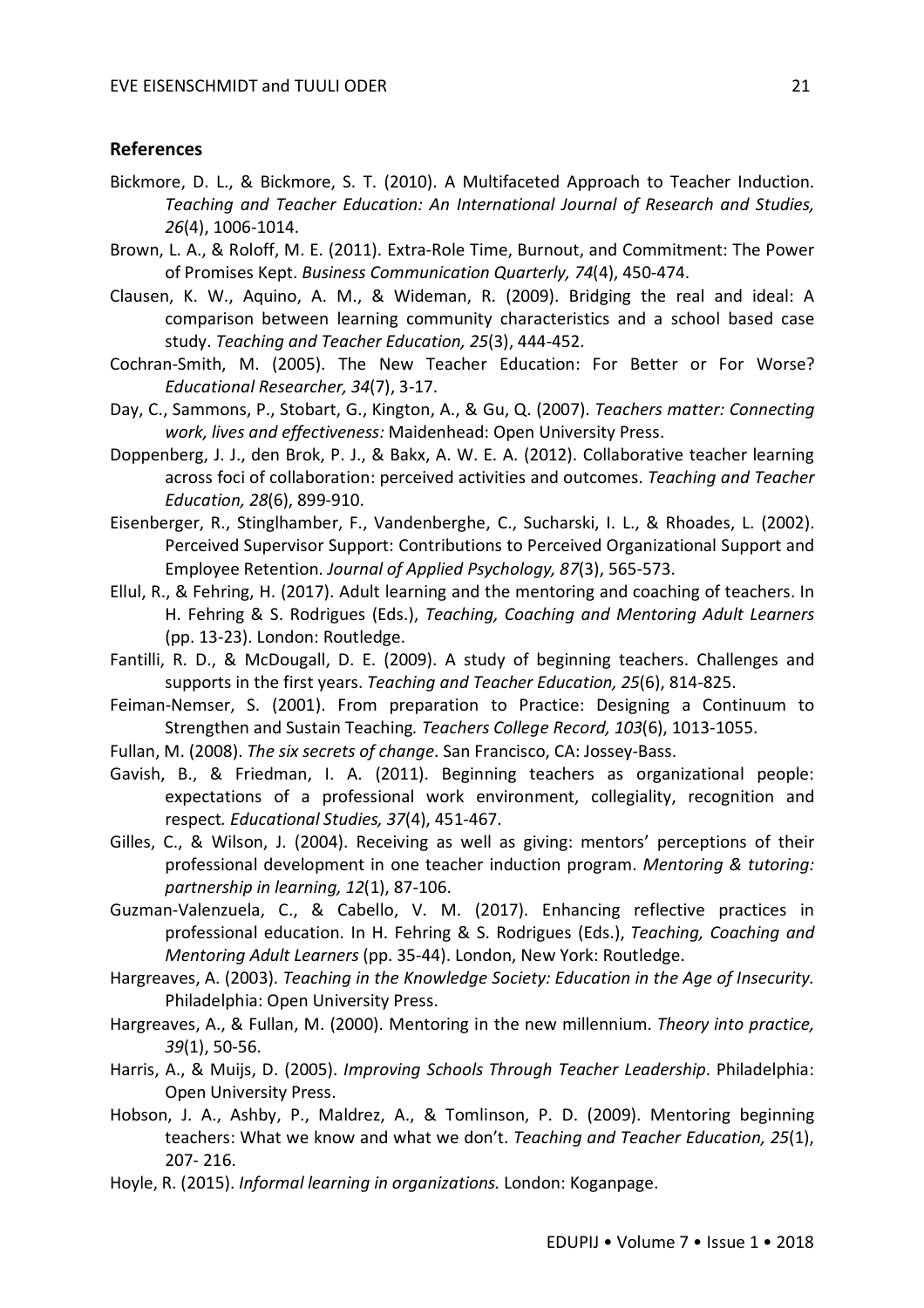- Hudson, P. (2013). Mentoring as professional development: 'growth for both' mentor and mentee. *Professional Development in Education, 39*(5), 771-783.
- Ingersoll, R., & Smith, T. M. (2004). Do Teacher Induction and Mentoring Matter? *NASSP Bulletin, 88*(638), 28-40.
- Jokinen, H., & Välijärvi, J. (2006). Making mentoring a tool for supporting teachers' professional development. In R. Jakku-Sihvonen & H. Niemi, (Eds.), *Research-based teacher education in Finland – Reflection by Finnish teacher educators* (pp. 89-101). Turku: Finnish Educational Research Association.
- Klinge, C. M. (2015). A Conceptual Framework for Mentoring in a Learning Organization. *Adult Learning, 26*(4), 160-166.
- Kuh, L. P. (2016). Teachers talking about teaching and school: collaboration and reflective practice via Critical Friends Groups. *Teachers and Teaching*, 22(3), 293-314.
- Levine, T. H., & Marcus, A. S. (2010). How the structure and focus of teachers' collaborative activities facilitate and constrain teacher learning. *Teaching and Teacher Education, 26*(3), 389-398.
- Little, J. W. (1990). Chapter 6: The Mentor Phenomenon and the Social Organization of Teaching. In C. B. Cazden (Ed.), *Review of Research in Education, 16*(1), 297-351.
- Mayring, P. (2000). Qualitative Content Analysis. *Forum Qualitative Sozialforschung. Forum: Qualitative Social Research, 1*(2). Retrieved from http://qualitativeresearch.net/fqs/fqs-e/2-00inhalt-e.htm.
- Meirink, J. A., Meijer, P. C., Verloop, N., & Bergen, T. C. (2009). Understanding teacher learning in secondary education: The relations of teacher activities to changed beliefs about teaching and learning. *Teaching and Teacher education, 25*(1), 89-100.
- Minichiello, V., Aroni, R., Timewell, E., & Alexander, L. (1990). *In-Depth Interviewing: Researching People.* Hong Kong: Longman Cheshire.
- Moolenaar, N. M., Sleegers, P. J. C., & Daly, A. J. (2012). Teaming up: Linking collaboration networks, collective efficacy, and student achievement. *Teaching and Teacher Education, 28*(2), 251-262.
- Moor, H., Halsey, K., Jones, M., Martin, K., Stott, A., Brown, C., & Harland, J. (2005). *Professional development for teachers early in their careers: An evaluation of the early professional development pilot scheme*. London: Department for Education and Skills (DfES, UK Government).
- Munthe, E. (2003). Teachers' workplace and professional certainty. *Teaching and Teacher Education, 19*(8), 801-813.
- Norman, P. J., & Feiman-Nemser, S. (2005). Mind activity in teaching and mentoring. *Teaching and Teacher Education, 21*(2), 679-697.
- Normand, C., & Morriss, M. (2017). Professional identity: insights, strategies and approaches. In H. Fehring, & S. Rodrigues, (Eds.), *Teaching, Coaching and Mentoring Adult Learners. Lessons for professionalism and partnership* (pp. 24-34). New York: Routledge.
- Opdenakker, M. C., & Van Damme, J. (2006). Teacher characteristics and teaching styles as effectiveness-enhancing factors of classroom practice. *Teaching and Teacher Education, 22*(1), 1-21.
- Oplatka, I., & Eizenberg, M. (2007). The perceived significance of supervisor, the assistant and parents for career development of beginning kindergarten teachers. *Teaching and Teacher Education, 23*(4), 339-354.